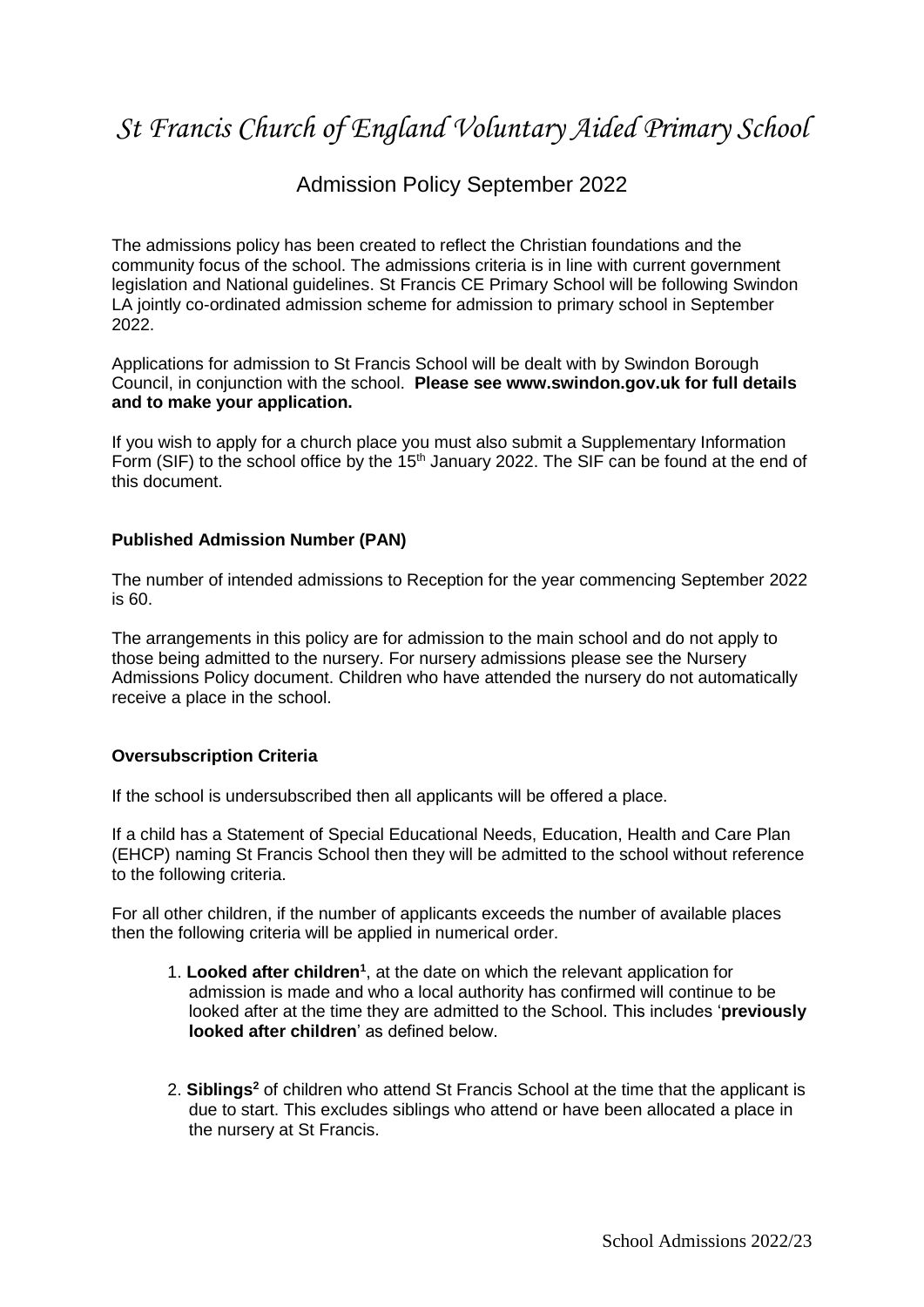3. **Faith places** - 50% of the remaining places (rounded up to the nearest whole place) will be allocated to applicants who:-

a) live within the catchment area of St John's Haydon Wick (please see map attached) and

- b) are at the heart<sup>3</sup> of a Christian Church<sup>4</sup> and
- c) have fully completed and handed in their SIF.

If the school is over-subscribed in this category then the church places will be allocated on the basis of those church applicants living closest to the school (in accordance with the provisions made in category 4)

If the school is under-subscribed in this category then the unused church places will be allocated to other applicants in accordance with the provisions made in category 4.

4. **Distance** - The remaining spaces will be allocated to all other applicants, with priority given to those who live closest to the school. Distances supplied by the Local Authority will be used. The distance between the applicant's home and school is taken as a straight line between the Local Land and Property Gazetteer (LLPG) address point of the applicant's home address and of the school address.

#### **Tie Breaker**

If there are two or more children competing for a single space under any of the above criteria then priority will be decided by casting lots (random allocation) and this will be carried out by no less that two of the school Governors (non-parent governors) and in the presence of an independent witness.

#### **Definitions**

- 1. **A 'looked after child'** means a child who is (a) in the care of a local authority, or (b) being provided with accommodation by a local authority in the exercise of their social services functions (see the definition in Section 22(1) of the Children Act 1989). A '**previously looked after child**' means a child who was previously looked after but immediately after being looked after became subject to an adoption order, child arrangements order, or special guardianship order\* including those who appear [to the admission authority] to have been in state care outside of England and ceased to be in state care as a result of being adopted.
- 2. **"Sibling"** means brother or sister, half brother or sister, adopted brother or sister, step brother or sister or the child of a parent's partner/carer's partner and refers to those children who are living at the same family address in the same family unit as the sibling for more than 50% of the time. Evidence of the address at which the child is living the majority of the time can be obtained by confirming the address at which the child is registered with their GP.
- 3. **An applicant 'at the heart of the church'** would be a regular worshipper. This means one who worships twice a month over a period of at least 2 years prior to the deadline of receipt for applications. To accommodate difficult patterns of work and family relationships account will be taken of week-day worship. The 'applicant worshipper' could be the child for whom application is made or one or both parents. Checks will be made to confirm church attendance via the information provided to us in the SIF.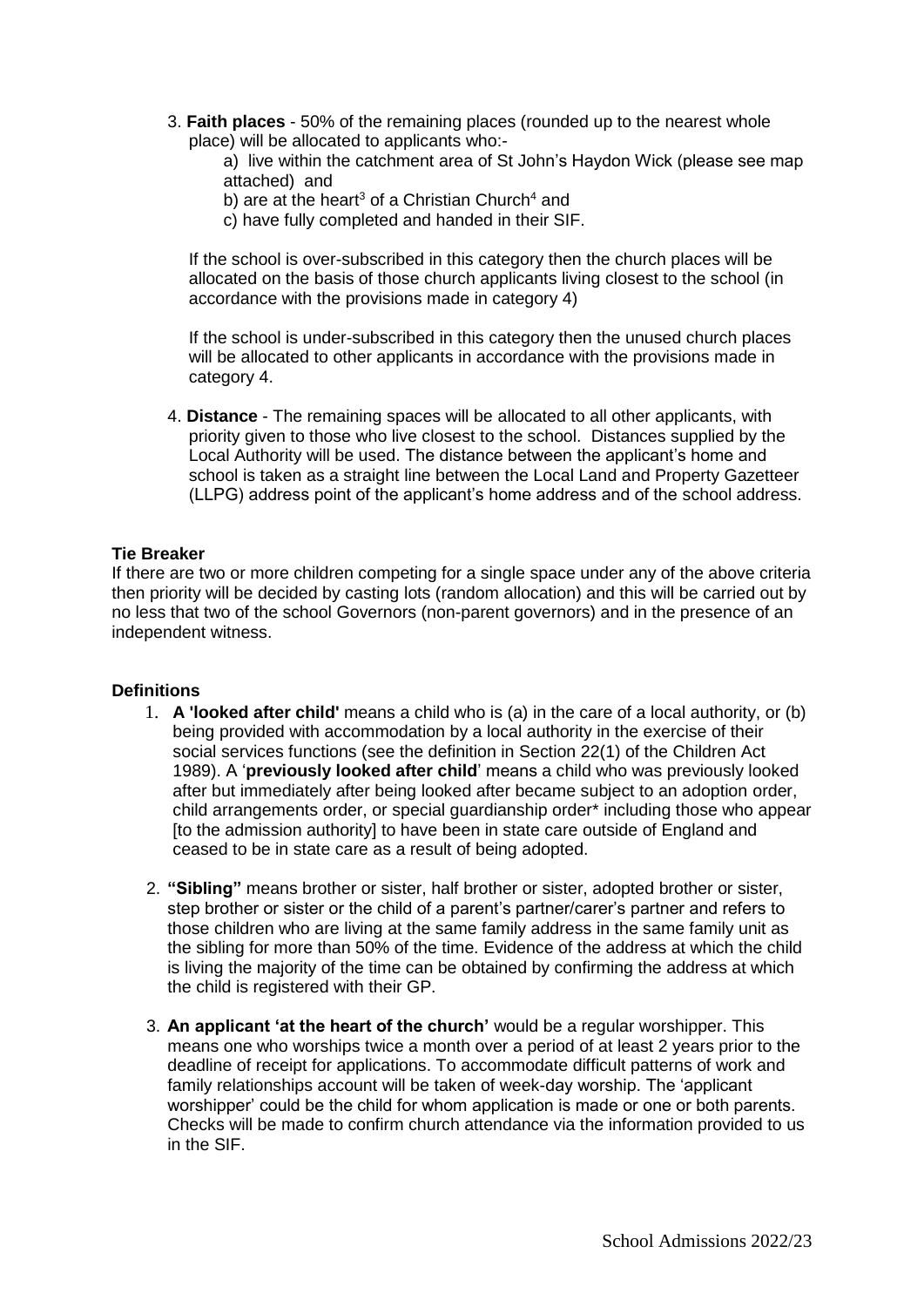In the event that during the period specified for attendance at worship the church has been closed for public worship and has not provided alternative premises for that worship, the requirements of these arrangements in relation to attendance will only apply to the period when the church or alternative premises have been available for public worship.

4. "**Christian Church**" means a church that is affiliated to the Churches together in England, or a church which is in full sympathy with its Trinitarian stance. For more information please see website [www.ctbi.org.uk](http://www.ctbi.org.uk/) or contact the school office.

\* An 'adoption order' is an order under the Adoption Act 1976 (see Section 12 adoption orders) and children who were adopted under the Adoption and Children Act 2002 (see Section 46 adoption orders). A 'child arrangements order' is an order settling the arrangements to be made as to the person with whom the child is to live under Section 8 of the Children Act 1989 as amended by Section 14 of the Children and Families Act 2014. Section 14A of the Children Act 1989 defines a 'special guardianship order' as an order appointing one or more individuals to be a child's special guardian (or special guardians)

#### **Deferred Entry**

Where entry is deferred, the school will hold the place for that child and not offer it to another child during the remainder of the school year for which application was made. Such children will only be allowed to start at the beginning of a term.

Parents may not defer entry beyond the beginning of the term after the child's fifth birthday, nor beyond the beginning of the summer term of the school year for which the original application was accepted.

Where a parent wishes for their child to attend part time, we would ask you to make your wishes known to the Head Teacher.

#### **Admission of children outside their normal age group**

Parents may seek a place for their child outside of their normal age group. Parents should contact the school at the earliest opportunity to discuss the reasons for this request. For children who would normally be applying for a Reception Class place the request should be made by the  $1<sup>st</sup>$  December 2021 so that the closing date of  $15<sup>th</sup>$  January 2022 is met.

The school may ask for additional information to support the request. The Governing Body will make a decision on the basis of the circumstances of each case and in the best interests of the child concerned taking into account the views of the parents and in consultation with the school's head teacher. The reasons for this decision will be fully communicated to the parents. You will need to apply the following year for a place in Reception and your application will rank alongside other applicants in the usual way. There is no guarantee that a place will be offered in that year group,

Applying for a place outside the normal age group will not prejudice the allocation of a place and the application will be judged equally under the oversubscription criteria if applicable. Parents do not have a statutory right to appeal against the refusal of a place at a school because it is not in their preferred age group.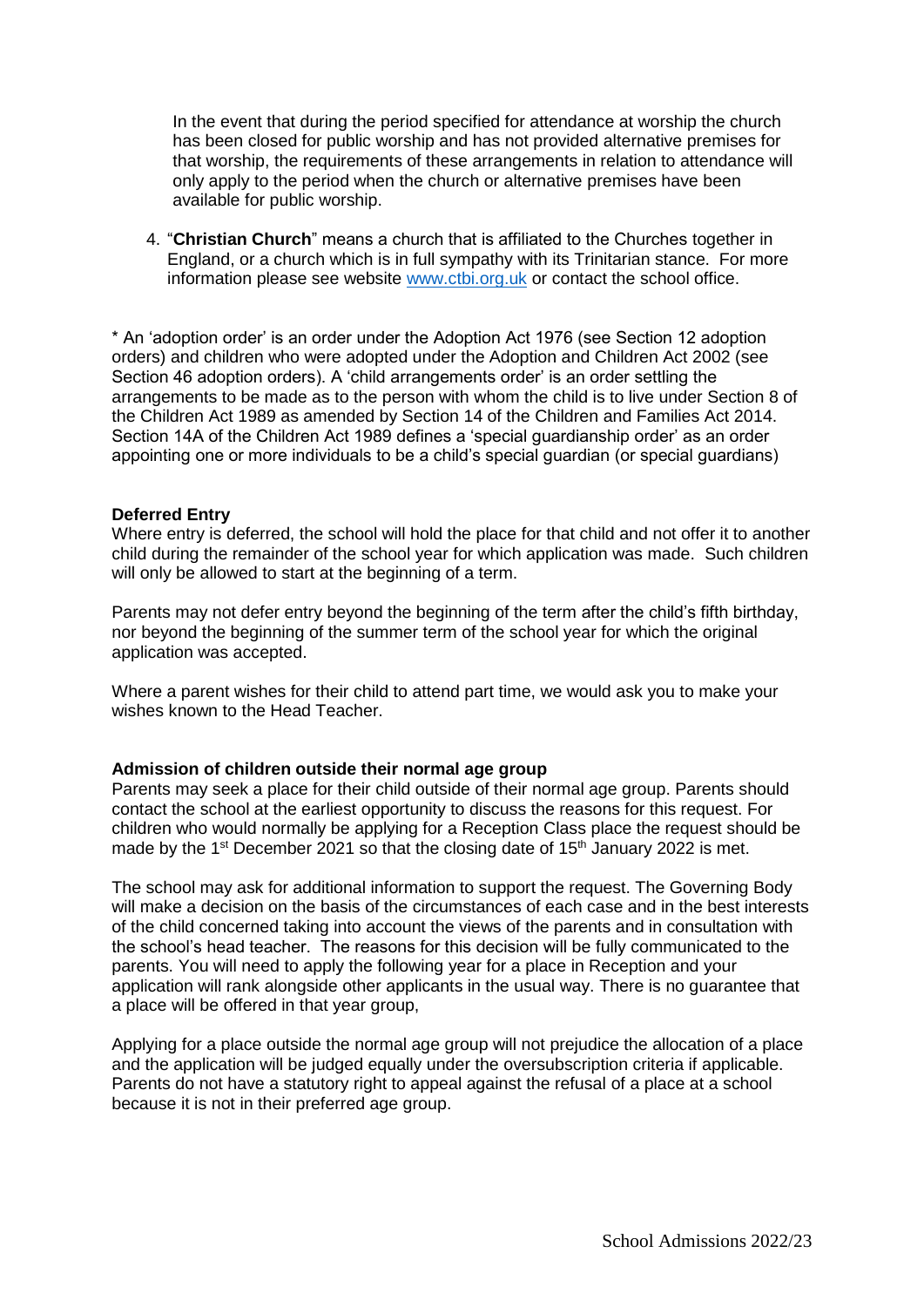#### **Multiple Births**

When the  $60<sup>th</sup>$  place has been offered to a child who has a sibling born at the same time (e.g. twins, triplets etc) then the Governors will endeavour to place the said sibling in the school. If necessary the school may admit over Pupil Admission Number (PAN) to accommodate such children.

#### **Waiting List**

St Francis Church of England School maintains its own waiting list which is maintained until the end of the school year for which an application was made. Placement will be determined by applying the over-subscription criteria. Names will be removed from the list if requested or if the offer of a place that becomes available is not accepted. Positions on waiting list may change due to new applications.

Placing a child's name on a waiting list does not affect the parents' right of appeal against an unsuccessful application.

#### **Late Applications**

The closing date for applications for 2022-2023 is the **15th January 2022**. Applications may be submitted after this date but they will be deemed as late applications, this means that they will not be considered until after all on time applications.

#### **In Year Admissions**

The above oversubscription criteria will also be applied for in year applications made during the school year. Please go to www.swindon.gov.uk for full details and to make your application.

The LA will then pass the applicant's details to the School's Governing Body to consider admission according to its admissions policy. The local authority will then notify the family of an offer of a place.

#### **Appeals Procedure**

Any child who is refused a place at St Francis School has the right to appeal against this decision. An appeal form needs to be completed and returned to the school and an independent panel will be arranged to consider the appeal. A timetable for appeals will be provided when your application for an appeal is made.

#### **Misleading Applications**

Where the Governing Body discovers that a child has been awarded a place as the result of a deliberately misleading application from a parent (e.g. a false claim to residence in a particular location or of involvement in a place of worship) which effectively denies a place to a child with a stronger claim, then the Governing Body is required to withdraw the offer of the place. The application will be considered afresh and a right of appeal offered if a place is refused.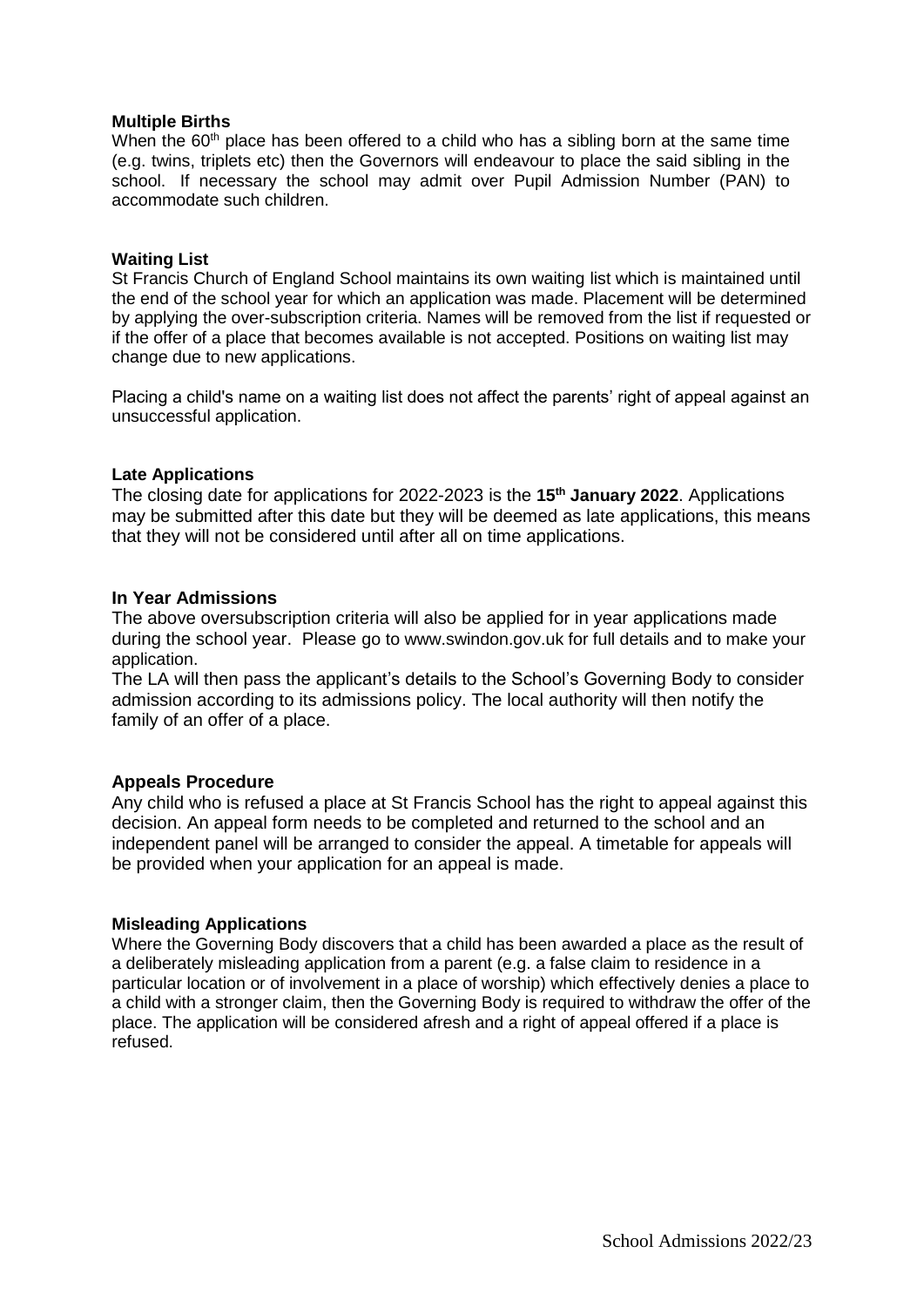

# **Supplementary Information Form**

## In support of an application for a church place

This form should be submitted directly to the school by the closing date of the  $15<sup>th</sup>$  January 2022 for places in Reception starting September 2022\***.** 

#### **Any forms received for a Reception place after this date will not be considered for a church place and the other criteria in the policy will be applied.**

**\*If you are making an application outside of the 15th January deadline (for example in-year admissions) and if you want to apply for a church place you will still need to submit a SIF.** 

St Francis School, Taw Hill is a voluntary aided Church of England school, which means that the governing body is the admissions authority for the school.

Category 3 of the admissions policy states that places will be allocated to children who:-

*a) live within the parish of St John's Haydon Wick (please see map attached) and b) are at the heart of a Christian Church and c) have fully completed and handed in a SIF by 15th January 2022 (or for admissions during the school year, when the application for a place is made)*

Please ask the leader of your church or a person in a positon of authority within the church to complete the other side of this form in support of your application. Please note that we do routinely check and verify and we need to able to contact the person completing this form before a church place can be offered. Incomplete forms will not be considered for a church place.

If you have not been attending your current church for 2 years, you may ask a minister at a previous church to complete a SIF to cover prior attendance. Please ensure that all SIFs covering the full two year period are fully completed and submitted by the date on the front of this form to be considered.

#### **Details of the applicant**

|  | (see over) |
|--|------------|
|  |            |
|  |            |
|  |            |
|  |            |
|  |            |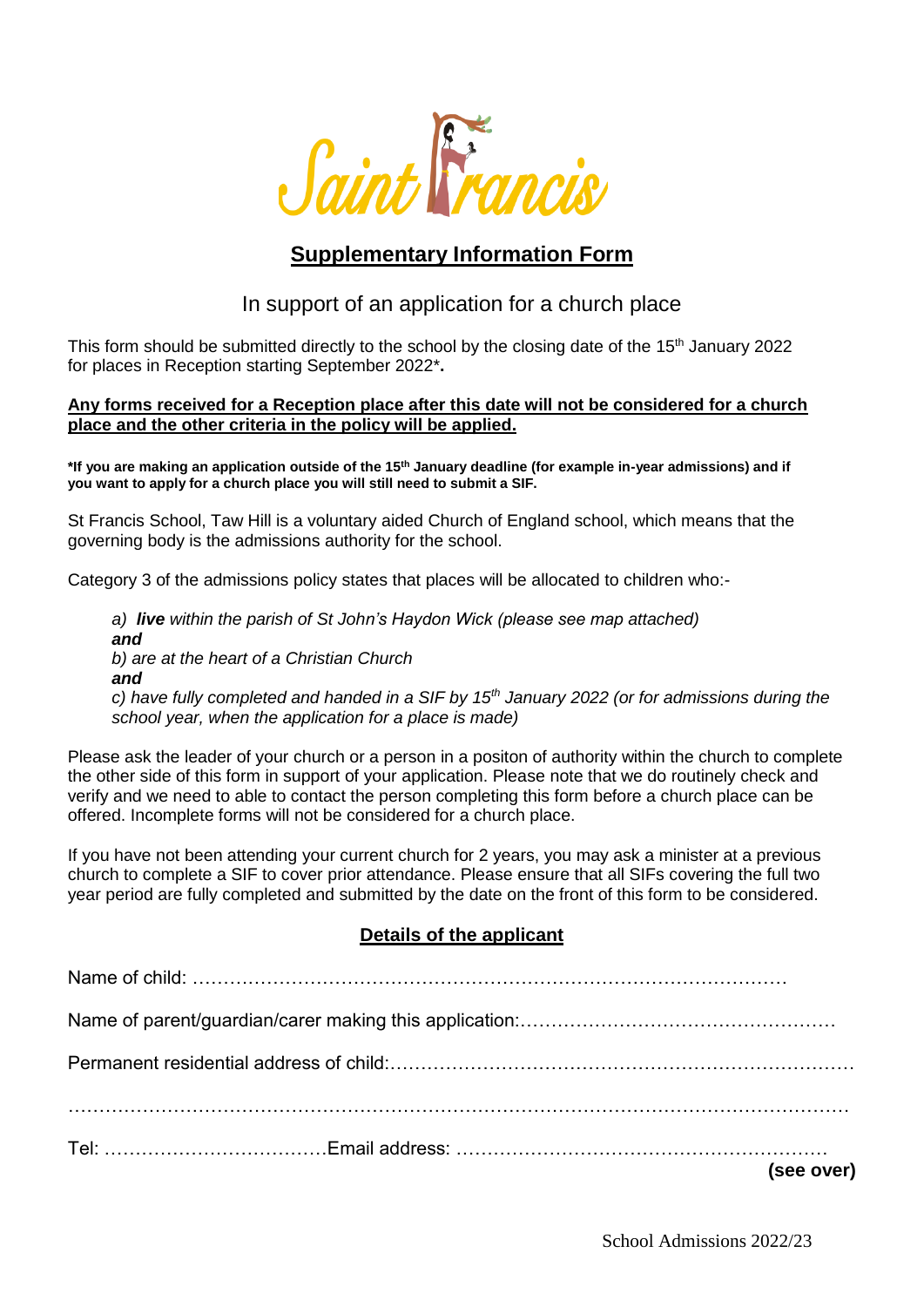### **Details of your Church and Minister/Church Leader**

#### **To the Church Leader:**

Please complete and sign this declaration below to confirm that the applicant or applicants are at the Heart of your church

#### *Definition*

*The definition of 'at the heart of the Church' is covered in point 16 of the National Society's guidelines. An applicant at the heart of the church would be a regular worshipper. This means one who worships twice a month over a period of at least 2 years prior to the deadline of receipt for applications. To accommodate difficult patterns of work and family relationships account will be taken of week-day worship. The 'applicant worshipper' could be the child for whom the application is made or one or both parents.*

*In the event that during the period specified for attendance at worship the church has been closed for public worship and has not provided alternative premises for that worship, the requirements of these admissions arrangements in relation to attendance will only apply to the period when the church or alternative premises have been available for public worship.*

#### **Declaration of Church leader of Minister**

|                                                                                     | truthfully declare that the parent/guardian/carers/child detailed above are regular worshippers at the |
|-------------------------------------------------------------------------------------|--------------------------------------------------------------------------------------------------------|
|                                                                                     | heart of my church (in accordance with the definition given above) and I confirm that they have        |
|                                                                                     | been regularly attending at my church for years and I can confirm that my church                       |
| is affiliated to the Churches Together in England, or it is church which is in full |                                                                                                        |
| sympathy with its Trinitarian stance.                                               |                                                                                                        |
|                                                                                     |                                                                                                        |

Signed:……………………………………………. Dated:……………………………….